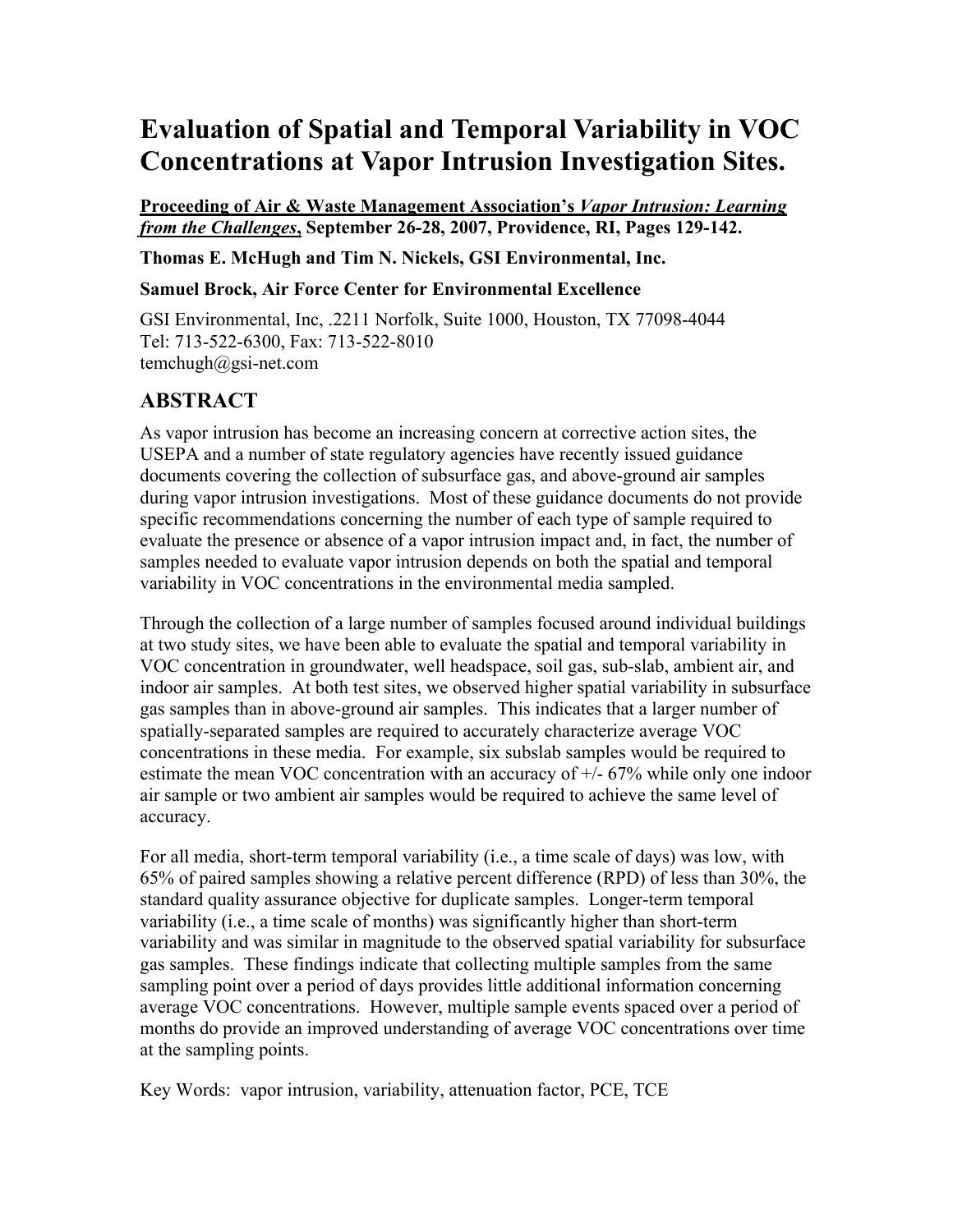# **INTRODUCTION**

Accounting for spatial and temporal variability in important for planning an efficient and effective investigation program at corrective action sites. For example, USEPA guidance documents provide tools to calculate the number of soil samples required to characterize a site based on known or estimated spatial variability<sup>1</sup>. In addition, quarterly groundwater monitoring was originally intended to characterize temporal variability across seasons<sup>2</sup>. However, USEPA and state vapor intrusion guidance documents provide disparate recommendations on how to address spatial and temporal variability in VOC distribution. For indoor air sampling, USEPA guidance recommends the collection of at one sample in "both the probable place of highest concentration (e.g., basement) and in the main living area" for "two or more sampling events" and also recommends that "multiple simultaneous samples be taken for every sampling event and from the same inlet"<sup>3</sup>. New Jersey guidance also specifies one basement and one first floor sample for two sampling events<sup>4</sup>. California guidance does not address the number of indoor air samples, but also requires at least two sampling events<sup>5</sup>. For subslab soil gas, USEPA guidance recommends the collection of samples from "several locations". California guidance requires at least two sample locations and recommends one sample location for every 1000  $\hat{\text{ft}}^2$  of foundation area while New Jersey indicates that one subslab sample is sufficient for a typical residence (approximately  $1500 \text{ ft}^2$ ). New Jersey generally requires two subslab sampling events while USEPA and California do not provide specific requirements to characterize temporal variability. Other guidance documents such as the ITRC guidance mention the issue of spatial and temporal variability but do not provide specific recommendations on how to address it. Thus, available guidance recognize the importance of spatial and temporal variability but there is little regulatory consensus on how to address variability during a vapor intrusion investigation.

As part of a detailed investigation of vapor intrusion processes at two DOD facilities located in Oklahoma and Utah, we have collected and analyzed a large number of samples focused around individual buildings. This data set has allowed us to evaluate the spatial and temporal variability in VOC concentration in groundwater, well headspace, soil gas, sub-slab, ambient air, and indoor air samples. In this paper, we describe the spatial and temporal variability in VOC concentrations observed at these two sites and discuss how these results can be used to help plan an efficient vapor intrusion investigation.

# **SITE INVESTIGATION PROGRAM**

We have completed detailed vapor intrusion site investigations at a total of three buildings located at two study sites: two single-family residences near Hill AFB and a small office building at Altus AFB. The investigation program consisted of sample point installation, two complete sampling events at the Hill AFB site, and four complete sampling events at the Altus AFB site. Each building was located above groundwater containing dissolved TCE (Hill AFB) or PCE and TCE (Altus AFB) and was located >1,000 ft from a known solvent release location. As a result, groundwater was believed to be the only significant source of chlorinated VOCs in subsurface gas samples.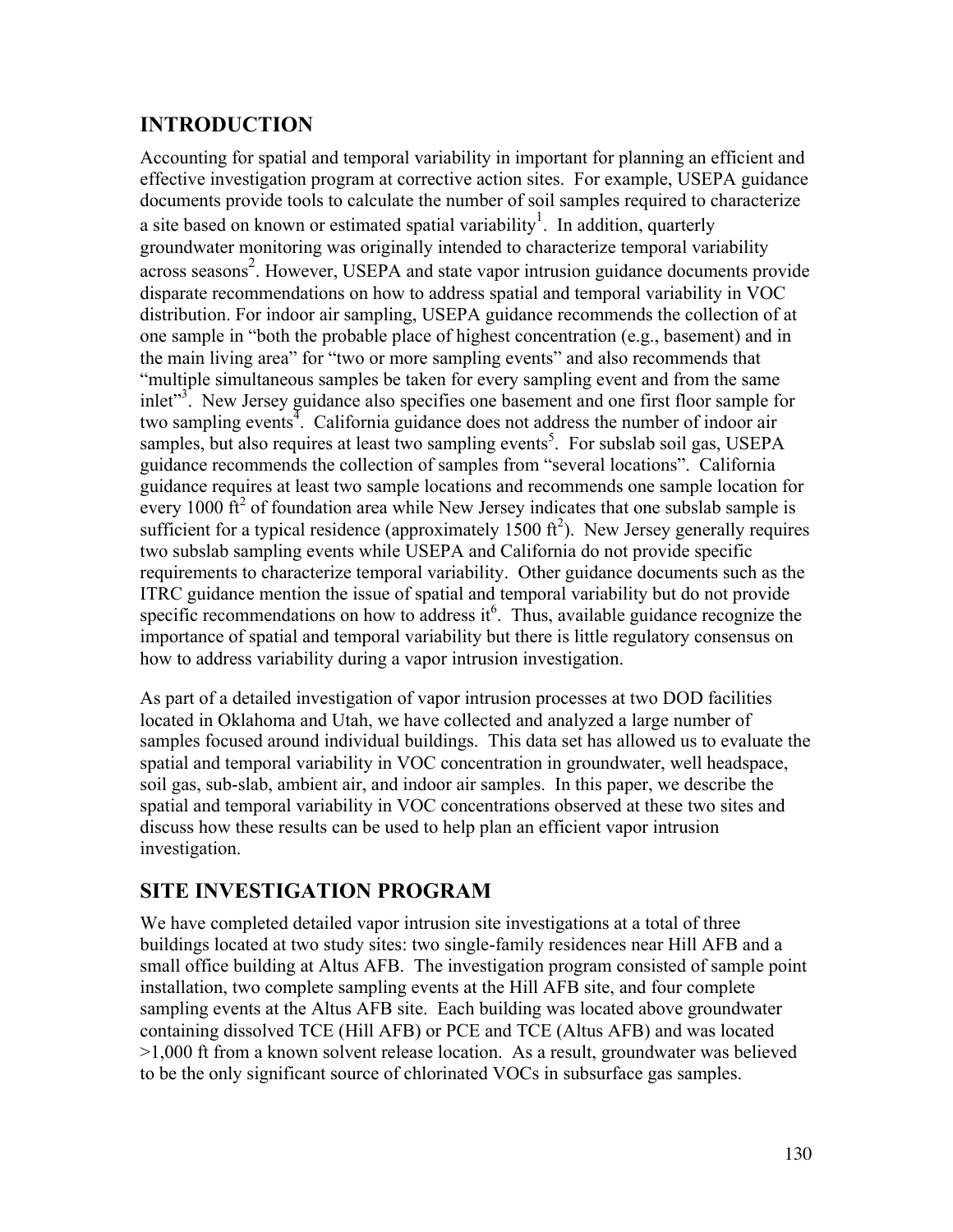At each of the three study buildings, three sample clusters were installed. Each sample cluster consisted of an ambient air sample point, and indoor air sample point, a sub-slab sample point, three vertically-spaced soil gas sample points, and four vertically-spaced groundwater sample points. At each building, one set of vertically-spaced soil gas sample points was installed below the building and the other two were installed adjacent to the building. The sampling network, conceptually illustrated in Figure 1 was designed to yield a high density of data around each of the investigation buildings.

#### **Figure 1 Conceptual data collection plan for detailed evaluation of the vapor**

**intrusion:** 1) Multi-level discrete depth groundwater samples upgradient, midgradient and downgradient of the building; 2) multi-level soil gas sampling conducted below and adjacent to the building (three locations); 3) three sub-slab soil gas samples; 4) three indoor air samples, 5) three ambient air samples, 6) analysis of radon; 7) tracer gas released within the building allows for accurate measurement of building air exchange rate.



For each sampling event, samples were collected from each sample point and analyzed for VOCs. In addition,  $SF_6$  was used as a tracer gas to measure indoor air exchange and radon was used as a naturally-occurring tracer to track gas movement through the building foundation. A typical sampling program is summarized in Table 1. The resulting data set allowed for the quantitative evaluation of spatial and temporal variability in VOC concentrations in various environmental media at the study sites.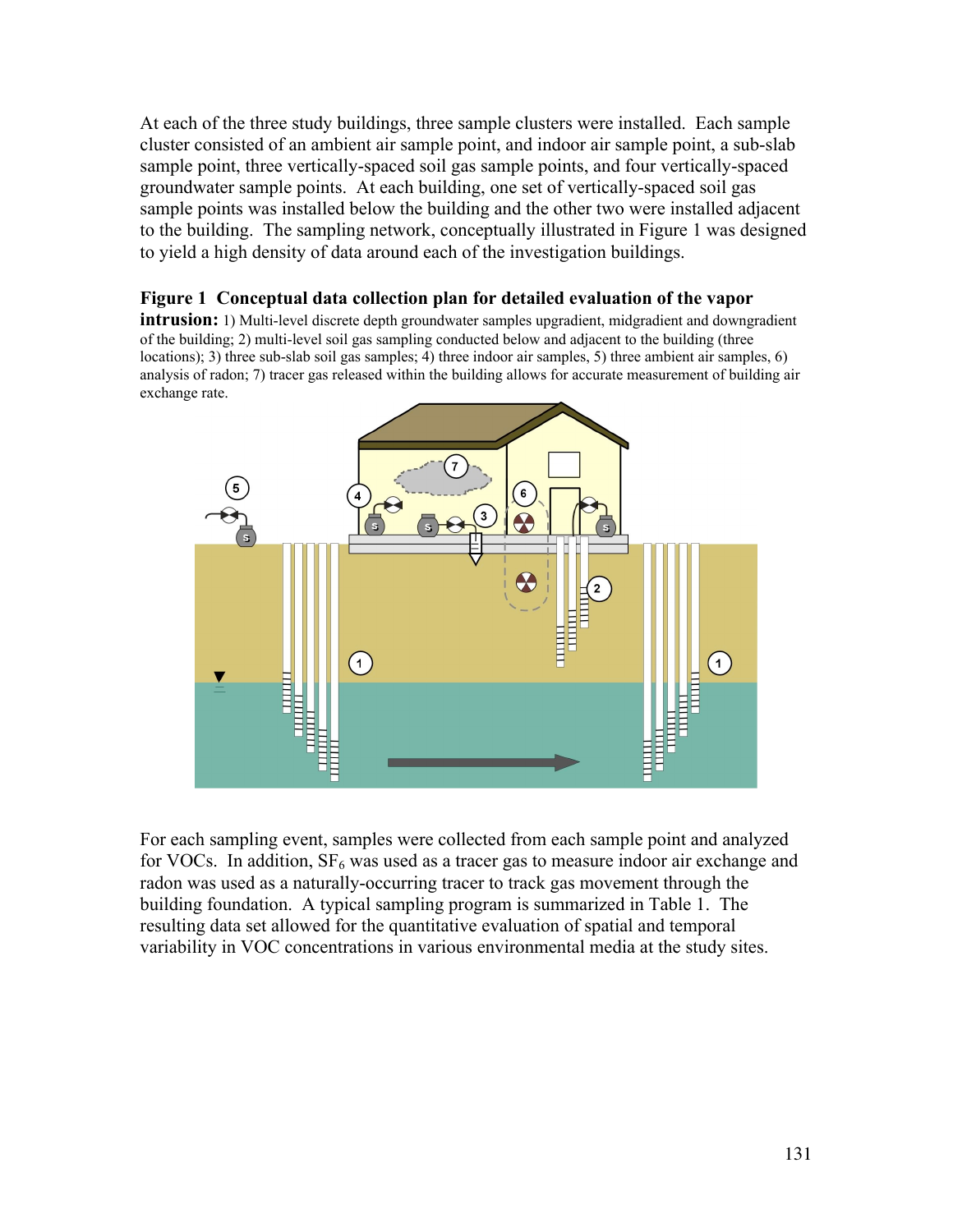| <b>Matrix</b>        | Number of<br><b>Samples</b> | <b>Sample</b><br>Volume | <b>Sample</b><br><b>Type</b> | Container         | Analytical<br><b>Method</b> |
|----------------------|-----------------------------|-------------------------|------------------------------|-------------------|-----------------------------|
| <b>GW</b>            | Up to $16$                  | $3 \times 40$ mL        | Grab                         | VOA Vial<br>w/HCL | 8260B (VOCs)                |
| Well<br>Headspace    | 6                           | $400 \text{ mL}$ *      | Grab                         | Summa*            | $TO-15*$<br>(VOCs)/SF6      |
| Soil Gas             | 9                           | 400 mL*                 | Grab                         | Summa*            | $TO-15*$<br>(VOCs)/SF6      |
| Sub-slab Gas         | 3                           | 400 mL*                 | Grab                         | Summa*            | $TO-15*$<br>(VOCs)/SF6      |
| Indoor Air           | 3                           | $6L^*$                  | 24 <sub>hr</sub>             | Summa*            | TO-15 SIM $*$<br>(VOCs)     |
| Indoor Air<br>Tracer | 6                           | 250 mL                  | Grab                         | Tedlar Bag        | SF <sub>6</sub>             |
| Ambient              | 3                           | $6L*$                   | 24 hr                        | Summa*            | TO-15 SIM*<br>(VOCs)        |
| Ambient<br>Radon     | 1                           | $100$ mL                | Grab                         | Tedlar Bag        | Mathieu, 1998<br>(Radon)    |
| Indoor Air<br>Radon  | 3                           | $100$ mL                | Grab                         | Tedlar Bag        | Mathieu, 1998<br>(Radon)    |
| Sub-slab<br>Radon    | 3                           | $100$ mL                | Grab                         | Tedlar Bag        | Mathieu, 1998<br>(Radon)    |

**Table 1 Summary of Sample Collection and Analysis Program for a Typical Sampling Event**

Note:  $1$ )  $* =$  For the initial sampling event at each demonstration building, VOC analyses were conducted by Method 8260B using an on-site mobile laboratory with a detection limit of 5 ug/m<sup>3</sup>, with a subset of duplicate samples analyzed off-site for validation purposes. For the on-site analyses, 50 mL samples were collected using 60 mL gas tight syringes. 2) Number of samples does not include additional samples collected for QA/QC.

### **RESULTS**

Variability between sample measurements has been characterized through the calculation of the coefficient of variation for data sets consisting of three or more matched measurements (i.e., spatial variability at all study sites and longer-term temporal variability at the Altus AFB site). For data sets with only two matched measurements (i.e., analytical and sampling variability, shorter-term variability at the Altus AFB site and longer-term variability at the Hill AFB site), variability has been characterized through calculation of the relative percent difference (RPD) between the two measurements.

#### **Analytical and Sampling Variability**

Analytical variability was characterized through the evaluation of laboratory duplicates and surrogate recoveries. For all analyses, analytical variability was very low. For 18 duplicate analyses for PCE and TCE by TO-15, the RPD ranged from 0% to 8%, with an average of 2.5%. Surrogate recoveries for TO-15 analyses ranged from 84% to 110% with most recoveries between 98% and 102% (results not shown).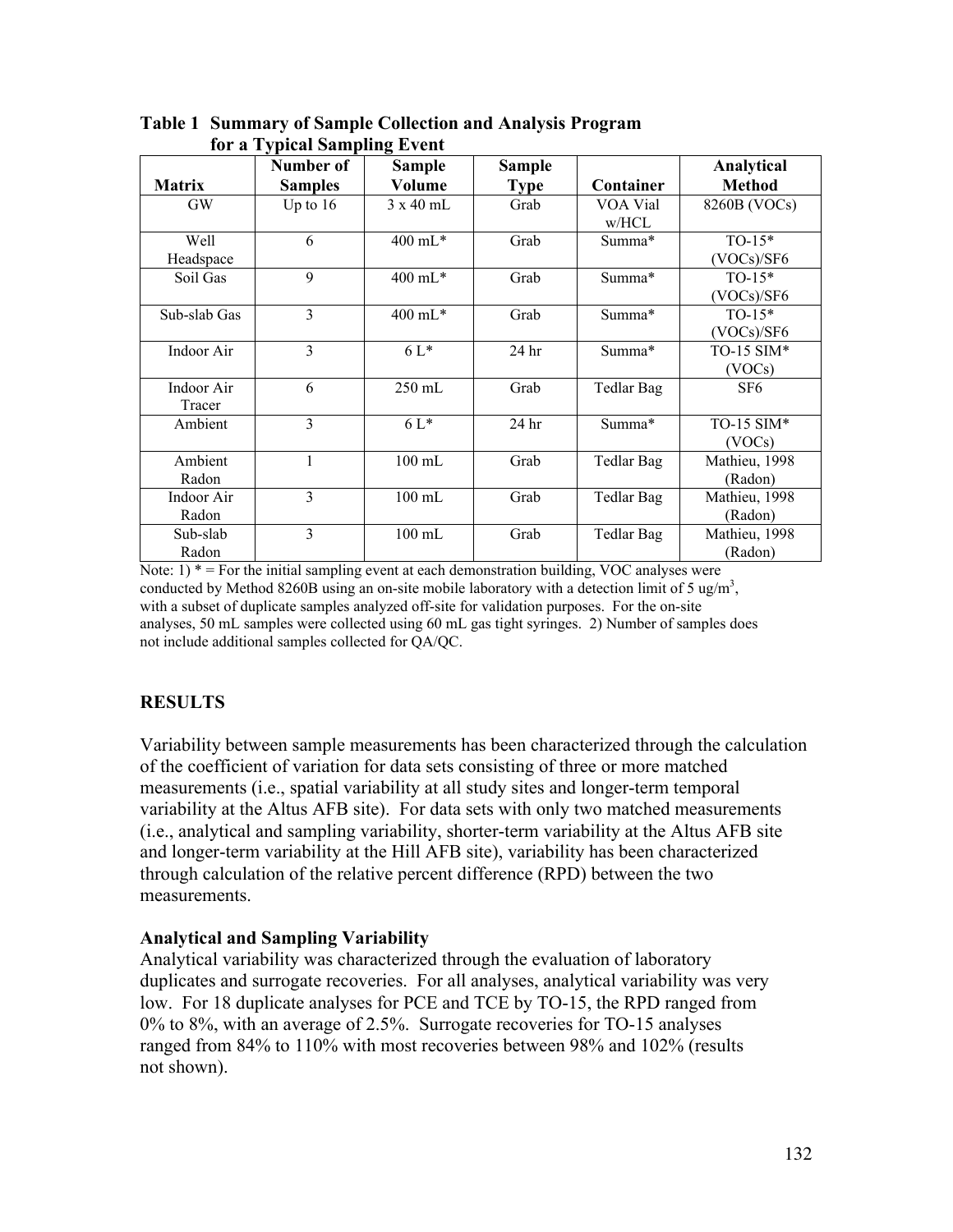For field duplicate samples, the data quality objective (RPD<30%) was achieved for 78% of field duplicate VOC measurements. Out of 51 field duplicate paired analyses where a VOC was detected in at least one sample, 40 (78%) showed an RPD of <30%, 7 (14%) showed an RPD of 30 to 100% and 4 (8%) showed an RPD of >100%. Well headspace and soil gas samples showed the highest levels of field duplicate variability (See Table 2).

Field duplicate variability is a combined measure of analytical variability, sample collection variability, and very small scale spatial and temporal variability (i.e., variability on the scale of inches and minutes). For Summa canister samples, field duplicate samples could also be impacted by carry-over contamination due to reuse of the canisters, however, individually certified clean canisters were used for this study reducing the potential for carry-over contamination to impact duplicate variability. The field duplicate variability was higher than the laboratory variability indicating that sample collection variability and small-scale field variability were important relative to analytical variability.

|                      |              | <b>Number of Duplicate Analyses</b> |                |       |
|----------------------|--------------|-------------------------------------|----------------|-------|
| <b>Environmental</b> |              | RPD <                               | <b>RPD 30-</b> | RPD > |
| <b>Medium</b>        | <b>Total</b> | 30%                                 | 100%           | 100%  |
| Groundwater          |              |                                     |                |       |
| Well Headspace       |              |                                     |                |       |
| Soil Gas             |              |                                     |                |       |
| Sub-slab             |              |                                     |                |       |
| Indoor               |              |                                     |                |       |
| Ambient              |              |                                     |                |       |

**Table 2: Evaluation of Variability in Field Duplicate Samples**

Note: A duplicate analysis is one COC measured in field duplicate at one sample location during a field event and detected during at least one of the two samples. Analysis includes PCE, TCE, and cis-1,2-DCE in groundwater and well headspace samples and PCE and TCE in soil gas, sub-slab, indoor, and ambient samples.

#### **Spatial Variability**

Spatial variability in VOC concentration was characterized through the collection of samples from three sampling clusters located around each study building, upgradient, midgradient, and downgradient relative to groundwater flow direction. The collection three spatially separated samples from each environmental medium allowed us to characterize the spatial variability within each medium during each sample event. Spatial variability has been characterized by calculation of the coefficient of variation (CV) for each case in which the target VOC was detected in at least two of the three samples collected. The CV (i.e., standard deviation divided by sample mean) is a normalized measure of variability that is independent of the measurement scale and therefore can be compared between sample sets. In order to characterize lateral (rather than vertical) variability in subsurface samples, spatial variability for soil gas and groundwater sampling points was characterized using the results from the deepest point sampled at each cluster. Spatial variability for well headspace samples was characterized using the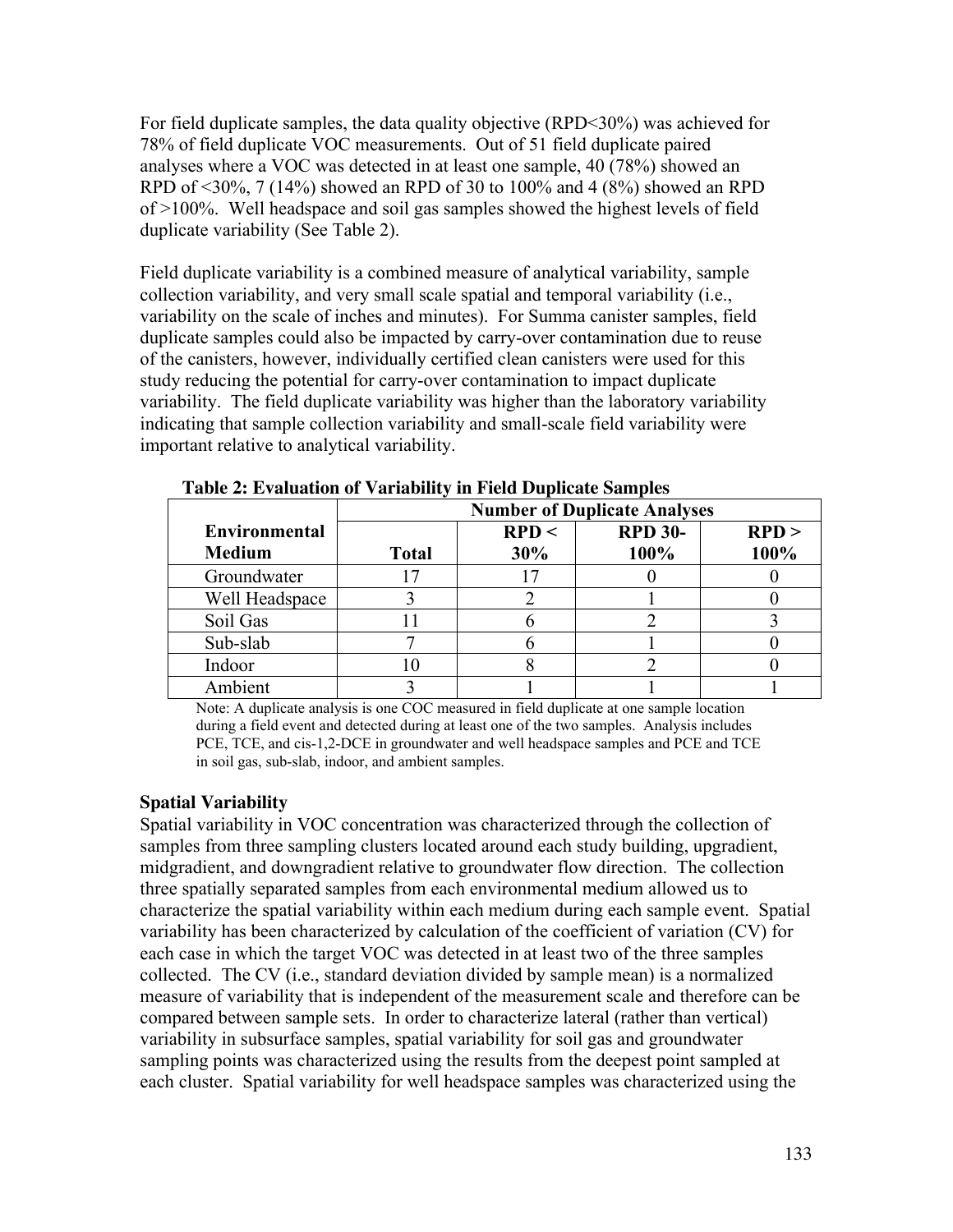shallowest sample from each cluster. The results of the analysis of spatial variability are summarized in Table 3.

| <b>Sample Medium</b>    | Number of     | <b>Average Coeff. of</b> |  |  |  |  |
|-------------------------|---------------|--------------------------|--|--|--|--|
|                         | Data Sets (1) | <b>Variation (CV)</b>    |  |  |  |  |
| <b>ABOVE-GROUND AIR</b> |               |                          |  |  |  |  |
| Ambient Air             | 6             | 0.55                     |  |  |  |  |
| Indoor Air              | 8             | 0.26                     |  |  |  |  |
| <b>SUBSURFACE GAS</b>   |               |                          |  |  |  |  |
| Subslab                 | 12            | 0.96                     |  |  |  |  |
| Soil Gas                |               | 0.96                     |  |  |  |  |
| Well Headspace          | 13            | 0.92                     |  |  |  |  |
| <b>GROUNDWATER</b>      |               |                          |  |  |  |  |
| Groundwater             | 10            | 0.90                     |  |  |  |  |
| GW (Altus)              | 6             | 1.35                     |  |  |  |  |
| GW (Hill)               |               | 0.21                     |  |  |  |  |

**Table 3: Spatial Variability in VOC Concentration**

Note: 1) Each data set consists of three chemical concentration measurements (TCE or PCE) with at least two detects from one environmental medium collected during a single sampling event. Number of data sets is different for each medium due to differences in frequency of VOC detection.

As shown in Table 3, the spatial variability in subsurface samples was higher than the spatial variability in above ground samples, a result expected based on greater mixing of air above ground. Although variability was low in above-ground samples compared to below-ground samples, above-ground samples are more likely to be impacted by other sources of VOCs, confounding the evaluation of vapor intrusion<sup>7</sup>. Spatial variability was similar for all three types of subsurface gas samples (i.e., subslab, soil gas, and well headspace) indicating that all three types of samples provide a similar quality of information about the VOC concentration in soil gas. Specifically, the similarity in variability between deep soil gas points and well headspace samples suggests that the collection of headspace samples from existing shallow groundwater wells may be a useful alternative to installation of new deep soil gas points for the characterization of VOC concentrations in deep soil gas. For groundwater, a large difference in spatial variability was observed between the Hill AFB demonstrations sites and the Altus AFB demonstration site. This difference is likely explained by the observation of a confining layer above the water-bearing unit at Altus AFB. Most of the groundwater monitoring wells at the Altus site were installed within this confining layer to characterize VOC concentrations between the water-bearing unit and the deep soil gas. VOC concentrations within this confining layer were more variable than at the top of the unconfined water-bearing unit at Hill AFB. For the other environmental media evaluated, spatial variability was similar at the Altus and Hill demonstration sites.

#### **Temporal Variability**

*Short-Term Variability*: Temporal variability in VOC concentration on the time scale of days was evaluated at the Altus AFB study site by collecting two samples from each sample point two days apart. An evaluation of short-term temporal variability in indoor and ambient air samples was not possible due to the prevalence of non-detect results in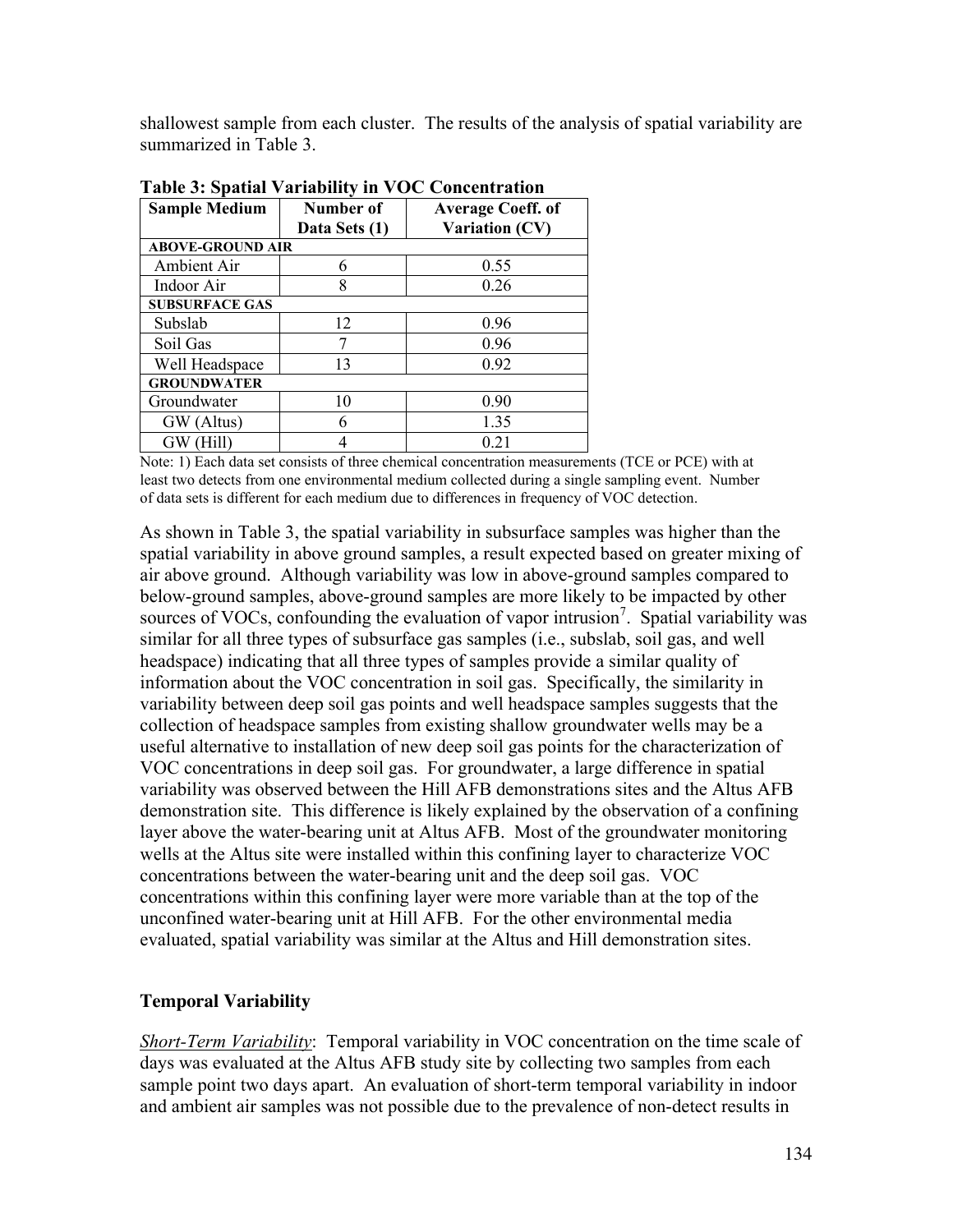these media during the evaluation of short-term temporal variability. For subsurface samples, low temporal variability was observed in COC concentrations between the two sample events. Out of 31 paired analyses where a VOC was detected in at least one sample, 20 (65%) showed a RPD of  $\leq 30\%$  (i.e.,  $\leq 1.35x$  difference), indicating that these analyses would satisfy the typical data quality objective for duplicate samples. 9 paired analyses (29%) showed an RPD of 30 to 100% (i.e., 1.35 to 3x difference) while only 2 (6%) showed an RPD of >100%. The statistical analysis of short-term temporal variability is summarized in Table 4.

| $\left($ we $\left($ , $\right)$ and $\left($ $\right)$ and $\left($ $\right)$ and $\left($ $\right)$ and $\left($ $\right)$ and $\left($ $\right)$ and $\left($ $\right)$ and $\left($ $\right)$ and $\left($ $\right)$ and $\left($ $\right)$ and $\left($ $\right)$ and $\left($ $\right)$ and $\left($ $\right)$ and $\left$ |                                                       |       |                |       |  |  |
|----------------------------------------------------------------------------------------------------------------------------------------------------------------------------------------------------------------------------------------------------------------------------------------------------------------------------------|-------------------------------------------------------|-------|----------------|-------|--|--|
|                                                                                                                                                                                                                                                                                                                                  | <b>Number of Paired Analyses: Event 1 and Event 2</b> |       |                |       |  |  |
| <b>Environmental</b>                                                                                                                                                                                                                                                                                                             |                                                       | RPD < | <b>RPD 30-</b> | RPD > |  |  |
| <b>Medium</b>                                                                                                                                                                                                                                                                                                                    | <b>Total</b>                                          | 30%   | 100%           | 100%  |  |  |
| Groundwater                                                                                                                                                                                                                                                                                                                      |                                                       |       |                |       |  |  |
| Well Headspace                                                                                                                                                                                                                                                                                                                   |                                                       |       |                |       |  |  |
| Soil Gas                                                                                                                                                                                                                                                                                                                         |                                                       |       |                |       |  |  |
| Sub-slab                                                                                                                                                                                                                                                                                                                         |                                                       |       |                |       |  |  |
| Indoor                                                                                                                                                                                                                                                                                                                           |                                                       |       |                |       |  |  |
| Ambient                                                                                                                                                                                                                                                                                                                          |                                                       |       | N/A            |       |  |  |

**Table 4: Evaluation of Short-Term (days) Temporal Variability**

Note: A paired analysis is one COC measured at one sample location during both sample events and detected during at least one event. Analysis includes PCE, TCE, and cis-1,2-DCE in groundwater and well headspace samples and PCE and TCE in soil gas, sub-slab, indoor, and ambient samples.

The short-term temporal variability was only somewhat higher than that observed for field duplicate samples (see Table 2) indicating that the variability on the time scale of days was largely influenced by sample collection and/or very small-scale field variability. These results provide an indication that short-term temporal variability in COC concentration is not a major source of uncertainty in the evaluation of the vapor intrusion pathway.

*Longer-Term Temporal Variability, Hill AFB*: At the Hill AFB demonstration site, temporal variability on the time scale of months was characterized by comparing paired samples from August 2005 and March 2006 from each sample location. Longer-term temporal variability at Hill AFB was greater than short-term temporal variability at Altus AFB. Out of 39 paired analyses where a VOC was detected in at least one sample, 14 (36%) showed a relative percent difference (RPD) of <30% (i.e., <1.35x difference), indicating that these analyses would satisfy the typical data quality objective for duplicate samples. 17 paired analyses  $(44%)$  showed an RPD of 30 to 100% (i.e., 1.35 to 3x difference) while 8 (20%) showed an RPD of  $>100\%$  (i.e.,  $>3x$  difference). The statistical analysis of longer-term temporal variability at Hill AFB is summarized in Table 5.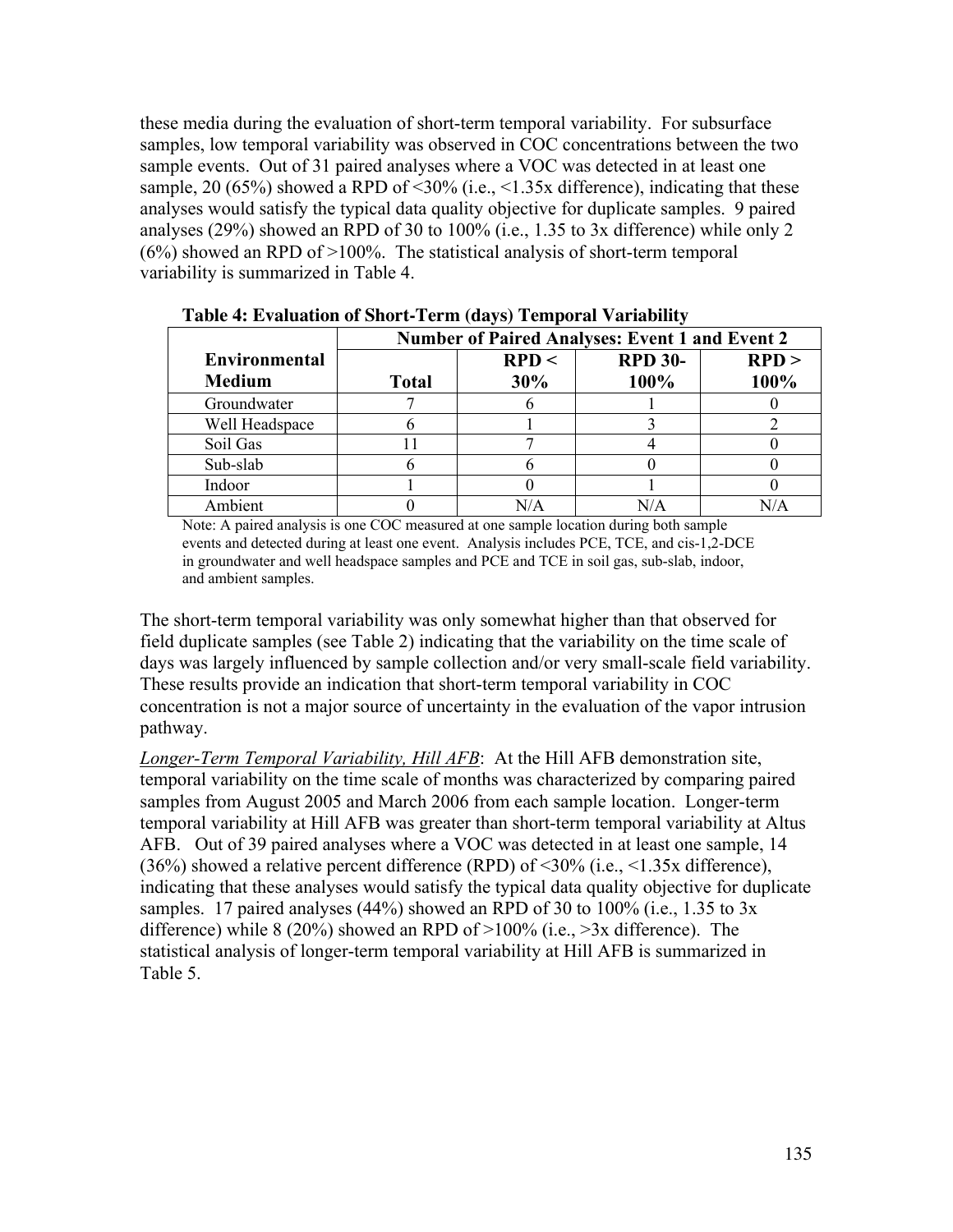|                      | <b>Number of Paired Analyses: Event 1 and Event 2</b> |       |                |       |  |
|----------------------|-------------------------------------------------------|-------|----------------|-------|--|
| <b>Environmental</b> |                                                       | RPD < | <b>RPD 30-</b> | RPD > |  |
| <b>Medium</b>        | <b>Total</b>                                          | 30%   | 100%           | 100%  |  |
| Groundwater          | 16                                                    |       |                |       |  |
| Well Headspace       |                                                       |       |                |       |  |
| Soil Gas             |                                                       |       |                |       |  |
| Sub-slab             |                                                       |       |                |       |  |
| Indoor               |                                                       |       |                |       |  |
| Ambient              |                                                       |       |                |       |  |

**Table 5: Evaluation of Longer-Term (months) Temporal Variability, Hill AFB**

Note: A paired analysis is one COC measured at one sample location during both sample events and detected during at least one event. Non-detect samples with elevated detection limits not included in analysis

Although the temporal variability in subsurface gas samples (i.e., sub-slab, soil gas, and well headspace) appears to be somewhat higher than in above-ground air samples (i.e., indoor and ambient) or groundwater samples, at least 50 % of paired samples from all media had an RPD of greater than 30%, indicating significant variability between samples.

*Longer-Term Temporal Variability, Altus AFB*: At the Altus AFB demonstration site, the completion of three sampling events allowed for a more comprehensive statistical analysis of longer-term temporal variability. For Altus AFB, longer-term temporal variability has been evaluated using the coefficient of variation (CV) for each case in which the target VOC was detected in at least two of the three temporally-separated samples collected from each sample point. The results of the analysis are summarized in Table 6. Temporal variability at indoor and ambient sample points could not be evaluated due to non-detect results for the first sample event with detection limits that were high compared to subsequent sample events.

| <b>Sample Medium</b>    | Number of<br>Data Sets (1) | <b>Average Coeff. of</b><br>Variation (CV) |
|-------------------------|----------------------------|--------------------------------------------|
| <b>ABOVE-GROUND AIR</b> |                            |                                            |
| Ambient Air             |                            | N/A                                        |
| Indoor Air              |                            | N/A                                        |
| <b>SUBSURFACE GAS</b>   |                            |                                            |
| Subslab                 | 6                          | 1.02                                       |
| Soil Gas                | 10                         | 0.80                                       |
| Well Headspace          |                            | 0.96                                       |
| <b>GROUNDWATER</b>      |                            |                                            |
| Groundwater             |                            | 0.52                                       |

**Table 6: Evaluation of Longer-Term (months) Temporal Variability, Altus AFB**

Note: 1) Each data set consists of three chemical concentration measurements (TCE or PCE) with at least two detects from each sample point sampled during each of three sampling events. Number of data sets is different for each medium due to differences in frequency of VOC detection. Data sets with elevated detection limits for non-detect results were not included.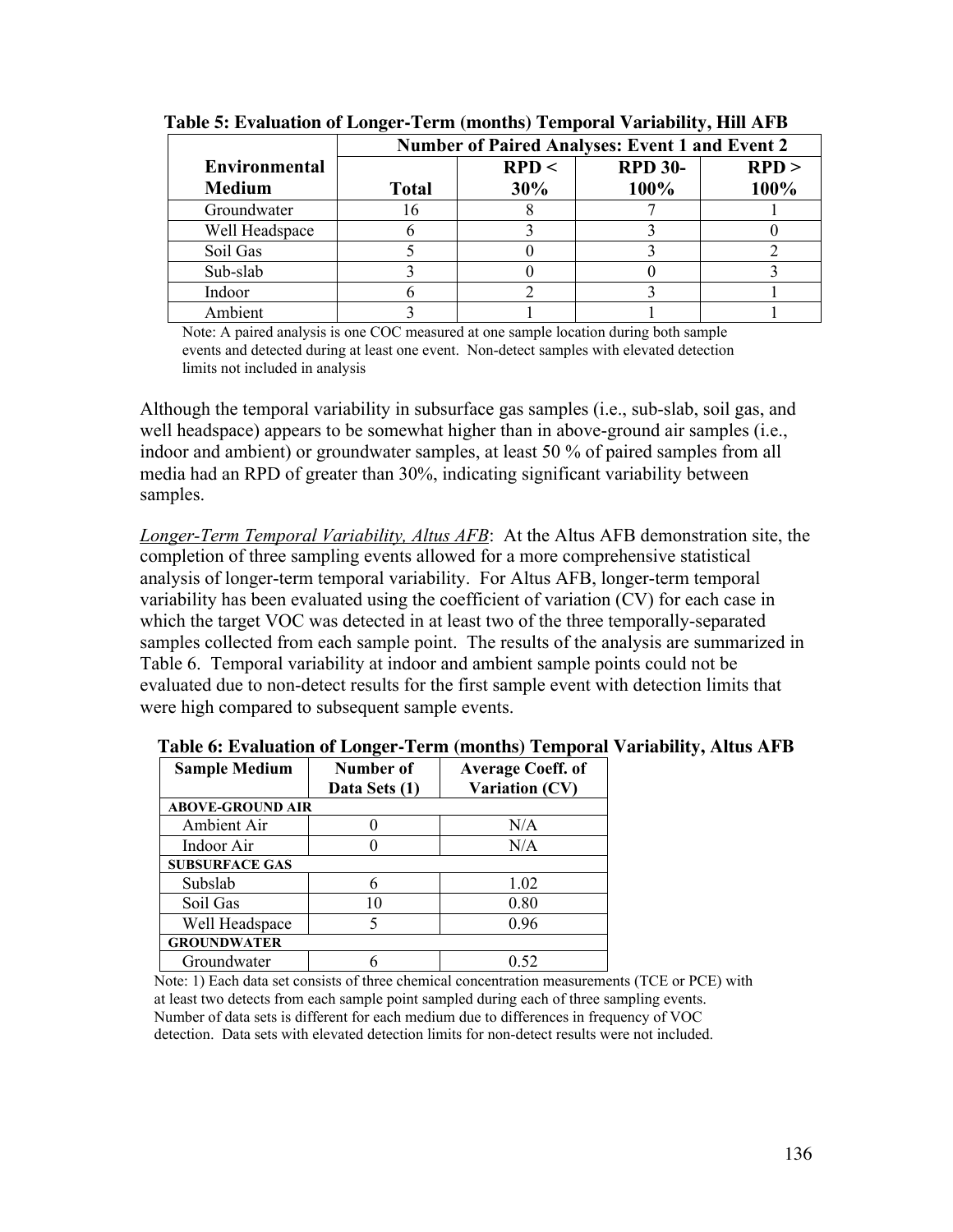The analysis of longer-term temporal variability at the Altus AFB site indicates that for subsurface gas samples, temporal variability on the time scale of months is similar to spatial variability.

### **DISCUSSION**

### **Accounting for Spatial and Temporal Variability in Vapor Intrusion Investigations**

Understanding the spatial and temporal variability in VOC concentration within each environmental medium is important for planning an effective vapor intrusion investigation program. The risk associated with exposure to environmental chemicals is directly proportional to the average (i.e., arithmetic mean) concentration in the exposure medium<sup>2</sup>. For environmental media that exhibit high spatial or temporal variability in VOC concentration, the VOC concentration measured in a single sample will often differ significantly from the average concentration in that medium resulting in significant uncertainty if that single measurement is used to evaluate risk. For example, Figure 1 show the probability a single VOC measurement will differ from the average VOC concentration by a specified magnitude for an environmental medium where the VOC concentration is log-normally distributed with a CV of 1.



**Figure 2: Likely Error Between a Single Measurement and the Average Concentration in a population with a Log-Normal Distribution and a Coefficient of Variation of 1.**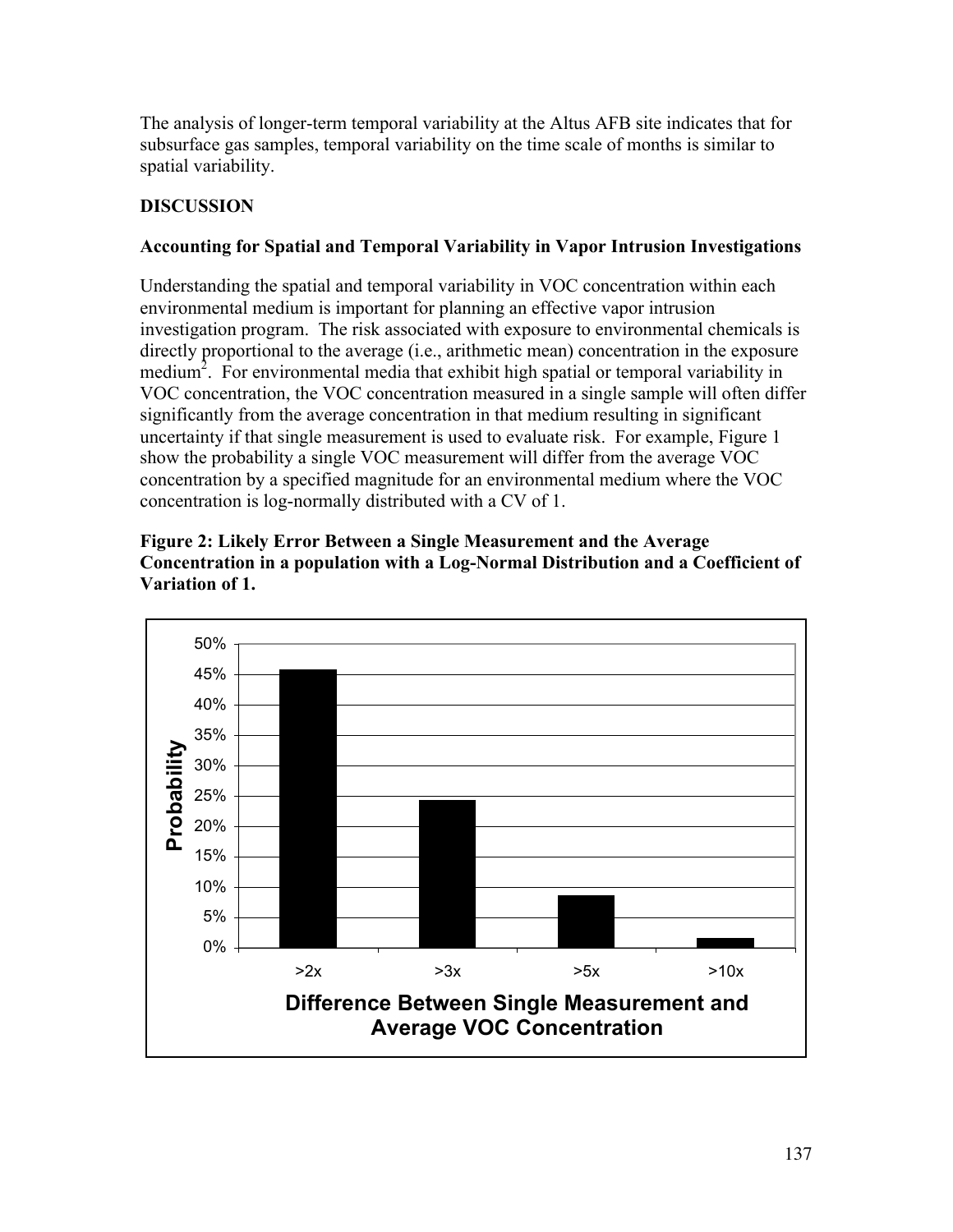If spatial or temporal variability in VOC distribution is known or can be estimated, then we can calculate the number of samples required to estimate the average VOC concentration in an environmental medium with a specified level of accuracy. For example, assuming a normal distribution, the number of samples required to achieve a specified level of accuracy in the estimate of the mean can be calculated as follows:

 $n = [(z \times CV)/E]^2$ 

### Where

- $n =$  The number of samples required
- $z =$  The z statistic. The value of the z statistic is based on the specified confidence (or probability) that the sample average will be equal to the population average within the specified fractional error. (The z statistic is 1.96 for 95% confidence, 1.64 for 90% confidence, or 1.15 for 75% confidence)
- $CV =$  The population coefficient of variation
- $E =$  The fractions error in the estimate of the mean (i.e.  $0.5$  to estimate the mean within  $+/-50\%$ )

Although this calculation is based on an assumption of a normal distribution in VOC concentration, the number of samples required is similar for population with a log-normal distribution but the same CV. Based on the spatial variability and long-term temporal variability in VOC concentrations measured during our study, we have calculated the number of spatially separated sample points required to estimate the average VOC concentration in a medium with a 90% chance of achieving a specified level of accuracy  $(i.e., +/- 50\%$  and  $+/- 67\%)$ . In addition, we have calculated the number of temporally separated samples from a single sample point required to estimate the long-term average VOC concentration at that sample point with the same levels of confidence and accuracy. The results of these calculations are presented in Table 7.

| Table 7. Fulliber of Samples Required to Estimate Average VOC Concentration |                                                              |                                                              |                                                                      |                                                                      |  |  |
|-----------------------------------------------------------------------------|--------------------------------------------------------------|--------------------------------------------------------------|----------------------------------------------------------------------|----------------------------------------------------------------------|--|--|
|                                                                             |                                                              | <b>Spatially-Separated Sample Points</b>                     | <b>Temporally-Separated Samples</b><br>from the Same Point           |                                                                      |  |  |
| <b>Sample Medium</b>                                                        | Number of<br>Points to<br><b>Estimate Mean</b><br>$+/- 50\%$ | Number of<br>Points to<br><b>Estimate Mean</b><br>$+/- 67\%$ | Number of<br><b>Samples to</b><br><b>Estimate Mean</b><br>$+/- 50\%$ | Number of<br><b>Samples to</b><br><b>Estimate Mean</b><br>$+/- 67\%$ |  |  |
| Ambient Air                                                                 |                                                              |                                                              | NC.                                                                  | NC.                                                                  |  |  |
| Indoor Air                                                                  |                                                              |                                                              | NC.                                                                  | NC.                                                                  |  |  |
| Subslab                                                                     | 10                                                           | n                                                            | 11                                                                   | n                                                                    |  |  |
| Soil Gas                                                                    | 10                                                           |                                                              |                                                                      |                                                                      |  |  |
| Well Headspace                                                              | 9                                                            |                                                              | 10                                                                   | n                                                                    |  |  |
| Groundwater                                                                 |                                                              |                                                              |                                                                      |                                                                      |  |  |

**Table 7: Number of Samples Required to Estimate Average VOC Concentration**

Note: Based on the observed average coefficient of variation in the environmental medium from the Hill AFB and Altus AFB datasets, this is the number of samples required to achieve a sample mean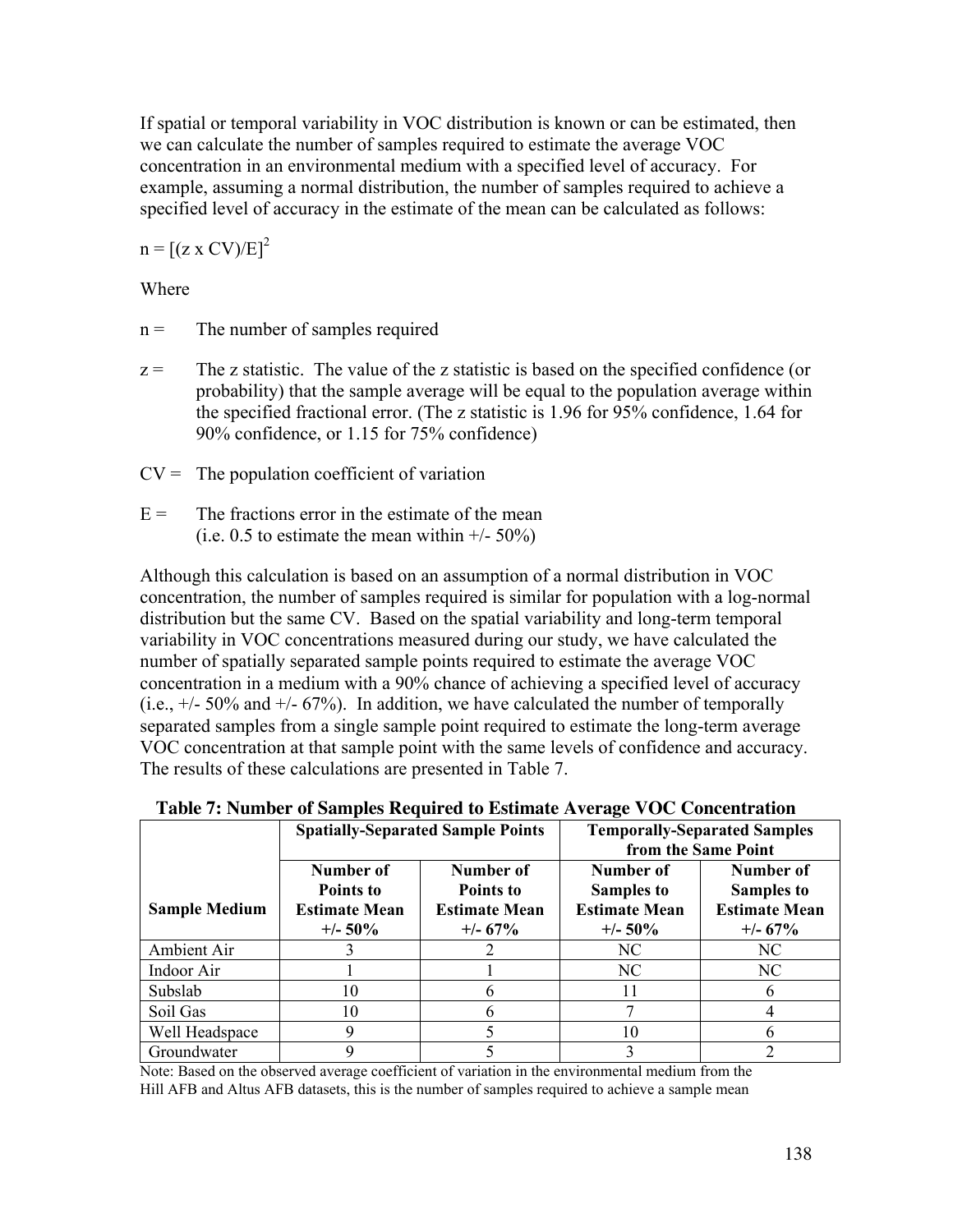that is equal to the population mean  $+/-50\%$  or  $+/-67\%$  for 90% of the sample events. Number of samples required (n) =  $[(1.64*CV/Error]^2$ . NC = Not calculated due to insufficient data.

As shown in Table 7, many more samples are required to accurately characterize VOC concentrations in subsurface media compared to above-ground media. For example, six sub-slab sample points are required to estimate the average sub-slab VOC concentration with an error of less than 67% for 90% of sample events. In contrast, only a single indoor air sample will achieve the same level of accuracy. The analysis presented in Table 7, however, is based on the observed variability at two sites. A larger number of samples would be required to characterized indoor or ambient VOC concentrations at sites with higher indoor or ambient spatial variability. Specifically, larger buildings with multiple HVAC systems or air flow zones may exhibit higher levels of spatial variability in indoor air VOC concentrations.

For the subsurface vadose zone, the number of samples required to accurately estimate the long-term average VOC concentration at a single sample point is approximately the same as the number sample points required to accurately estimate the average VOC concentration in a medium during a single sampling event. Based on this understanding, an investigation program of VOCs in subsurface gas should be balanced between spatially and temporally separated samples. For example, a plan to collect nine subsurface gas samples might be implemented by installing three spatially separated sample points and conducting three sampling events temporally spaced over one year.

For groundwater samples at Altus AFB, the longer-term temporal variability was much lower than the spatial variability ( $CV = 0.52$  vs. 1.35). Based on the observed variability, only 3 temporally-separated samples would be required to estimate the mean VOC concentration at that point within 50% but 20 spatially-separated samples would be required to achieve the same level of accuracy in the mean VOC concentration for the medium. As discussed above, most of the groundwater sampling points at the Altus AFB site were screened within the saturated confining layer present above the shallowest transmissive zone. The characterization of variability within this confining layer suggests that when collecting groundwater samples from within such a layer, spatially separated samples provide more information about the variability in chemical distribution than temporally separated samples.

#### **Impact of Variability in VOC Concentration on Measured Attenuation Factors**

Attenuation factors, the ratio of indoor air to subsurface VOC concentration, have been widely used by the USEPA and others to characterize vapor intrusion at corrective action sites<sup>8</sup>. Upper-bound attenuation factors have, in turn, been used to develop subsurface VOC concentration screening values considered protective against vapor intrusion impacts (USEPA, 2002). For this purpose, the USEPA has developed a database of attenuation factors measured at corrective action sites where vapor intrusion has been evaluated. After attempting to correct for the influence of background indoor air sources, the USEPA has identified an upper-bound  $(90<sup>th</sup>$  or  $95<sup>th</sup>$  percentile) attenuation factor and used this attenuation factor to calculate subsurface VOC concentrations that are not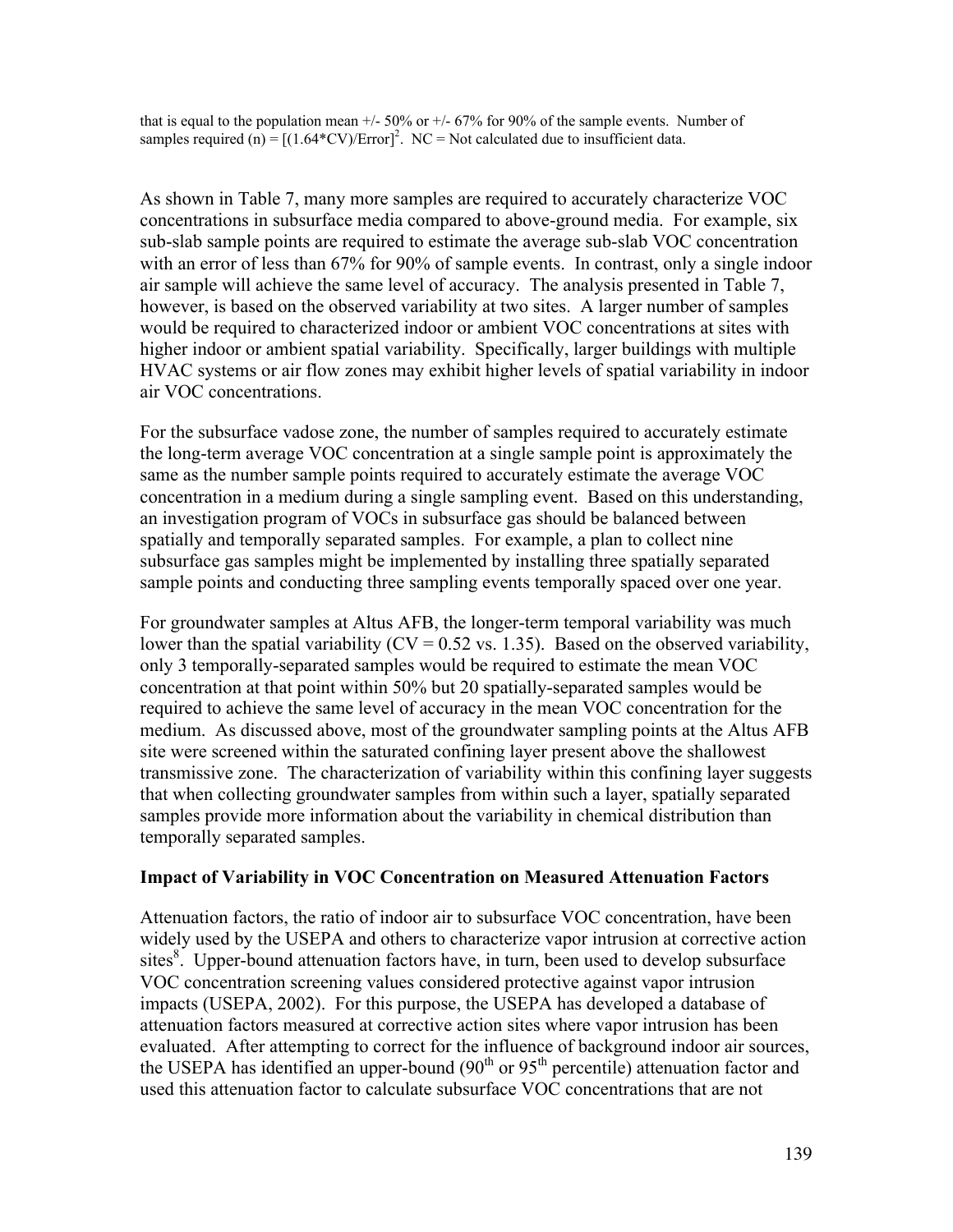expected to cause unacceptable impacts to indoor air. For example, the 2002 USEPA vapor intrusion guidance uses a sub-slab attenuation factor of 0.1. As a result, a sub-slab benzene concentration of less than  $31 \text{ ug/m}^3$  would be considered unlikely to cause an indoor air benzene concentration of greater than  $3.1 \text{ ug/m}^3$  (i.e., the target indoor air concentration for  $10^{-5}$  risk). The use of a 95<sup>th</sup> percentile attenuation factor to calculate subsurface screening concentrations is generally interpreted as being conservative (protective) for 95% of buildings. However, if spatial variability in VOC concentration contributes significantly to the variability in the measured attenuation factor, then  $95<sup>th</sup>$ percentile attenuation factor will be higher than the value needed to protect 95% of buildings.

The attenuation factors in the USEPA vapor intrusion database have been calculated using single paired subsurface and indoor air VOC measurements. Because of spatial variability in VOC concentrations in the subsurface, the attenuation factor calculated based on a single subsurface and a single indoor VOC measurement will vary from the true attenuation for that residence. As a result, the  $95<sup>th</sup>$  percentile attenuation factor from a database of single paired subsurface and indoor air measurements will reflect both i) the error between the measured attenuation factor and the actual attenuation factor for each building due variability on VOC concentration and ii) the actual variability in VOC attenuation between buildings. The added variability associated with the error between the measured attenuation factor and the true attenuation factor for each building results in a 95<sup>th</sup> percentile attenuation factor higher than needed to be protective for 95% of buildings.

To better understand the impact of variability in VOC concentrations on attenuation factors, we used a Monte Carlo approach to simulate the measurement of attenuations factors. For this purpose, we assumed log-normal distribution of VOC concentrations in the subsurface gas with a coefficient of variation of 1.0 and a log-normal distribution of VOC concentration in indoor air with a coefficient of variation of 0.25. The average subsurface VOC concentration was set as 1000 times the average indoor concentration, so that the average true attenuation factor would be 0.001. We then generated 5,000 attenuation factors based on simulated measurements from these populations. The resulting average and upper-percentile attenuation factors are shown in Table 8.

| Аппатиянын тасия от олот, Аззишше шое-тогшаг эранаг уаггаршу |                                                         |         |                             |                             |  |  |
|--------------------------------------------------------------|---------------------------------------------------------|---------|-----------------------------|-----------------------------|--|--|
| <b>Sampling Scheme</b>                                       | <b>Attenuation Factor (Error) from 5,000 Iterations</b> |         |                             |                             |  |  |
|                                                              | Median                                                  | Average | 90 <sup>th</sup> Percentile | 95 <sup>th</sup> Percentile |  |  |
| 1 Subsurface /                                               |                                                         |         |                             |                             |  |  |
| 1 Indoor Air                                                 | 0.0014                                                  | 0.0022  | 0.0044                      | 0.0062                      |  |  |
| <b>Measurement</b>                                           | (1.4x)                                                  | (2.2x)  | (4.4x)                      | (6.2x)                      |  |  |
| 3 Subsurface /                                               |                                                         |         |                             |                             |  |  |
| 3 Indoor Air                                                 | 0.0012                                                  | 0.0014  | 0.0023                      | 0.0029                      |  |  |
| <b>Measurements</b>                                          | (1.2x)                                                  | (1.4x)  | (2.3x)                      | (2.9x)                      |  |  |
| 5 Subsurface /                                               |                                                         |         |                             |                             |  |  |
| 1 Indoor Air                                                 | 0.0011                                                  | 0.0012  | 0.0020                      | 0.0024                      |  |  |
| <b>Measurements</b>                                          | (1.1x)                                                  | (1.2x)  | (2.0x)                      | (2.4x)                      |  |  |

**Table 8: Distribution of Measured Attenuation For a Building with a True Attenuation Factor of 0.001, Assuming Log-Normal Spatial Variability**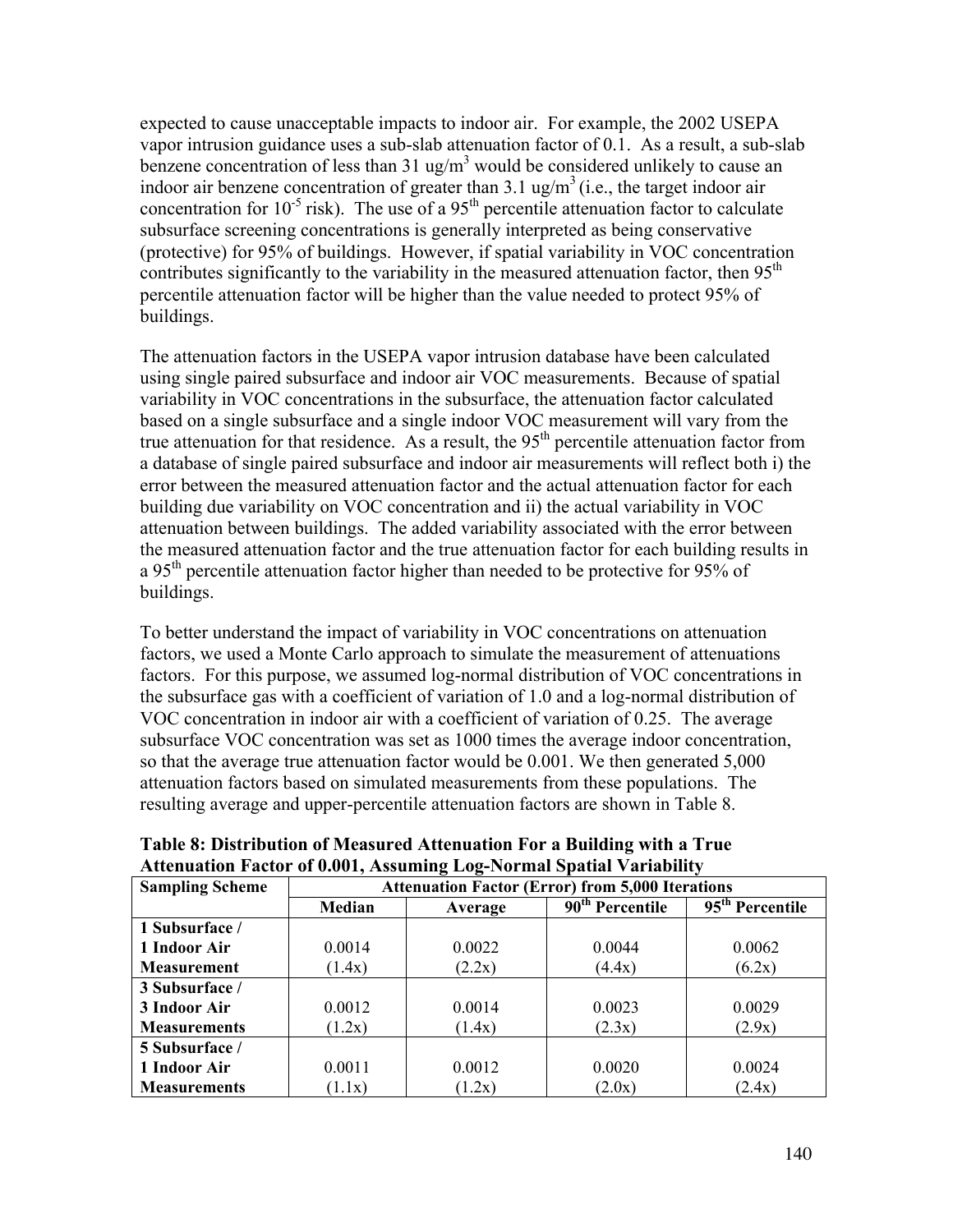The Monte Carlo simulation indicates that the variability in VOC concentration will result in a 95<sup>th</sup> percentile attenuation factor that is 6.2 times higher than the true attenuation factor in a database of attenuation factors based on single subsurface gas and indoor air measurements. It is interesting to note that for assumed log-normal distributions, even average measured attenuation factor is 2.2 times higher than the true attenuation factor for this sampling scheme. The simulation further indicates that the use of multiple measurements to calculate the attenuation factor will reduce the impact of variability on the upper-percentile attenuation factors. The  $95<sup>th</sup>$  percentile attenuation factors calculated from three subsurface and three indoor air measurements is only 2.9x higher than the true value. Because the variability in the subsurface is higher than the variability in indoor air, a sampling scheme of five subsurface and one indoor air measurement yields a 95<sup>th</sup> percentile attenuation factor only 2.4x higher than the true value.

The Monte Carlo simulation confirms that spatial variability in VOC concentration can have a large impact on the upper-bound attenuation factor in a database compiled using single paired subsurface and indoor measurements. In the absence of any variation in attenuation between buildings, spatial variability can result in a 95th percentile attenuation factor more than 6 times the true value. However, the use of multiple measurements to calculate the attenuation factor can significantly reduce the impact of spatial variability. This evaluation suggests that all available data should be used to develop a single attenuation factor for each building evaluated rather than calculating an attenuation factor for each single paired measurement.

### **Summary**

As part of three-year study to better understand the site-specific factors that contribute to vapor intrusion impacts, we have characterized the spatial and temporal variability in VOC distribution in subsurface and above-ground environmental media around three buildings located in Oklahoma and Utah. We found that spatial variability in subsurface media (i.e., sub-slab, soil gas, well headspace, and groundwater) was much higher than in above-ground media (i.e., indoor and ambient air). Although short-term (i.e., days) temporal variability was low, longer-term (i.e., months) temporal variability in subsurface media was similar in magnitude to spatial variability. These results indicate that both multiple sample locations and multiple sampling events are needed to accurately characterize average VOC concentrations in subsurface media. Understanding the spatial and temporal variability in VOC concentration is important for planning an efficient and effective vapor intrusion investigation program.

We have used the observed variability on VOC concentration at our study sites to evaluate the utility of the USEPA's attenuation factor approach for the development of subsurface screening values for evaluation of vapor intrusion. Our analysis indicates that spatial variability can result in a  $95<sup>th</sup>$  percentile attenuation factor more than 6 times higher than the true attenuation factor for an individual building. As a result, the 95<sup>th</sup> percentile attenuation factors selected by the USEPA are likely to be significantly more conservative than would be expected if the impact of spatial variability were better